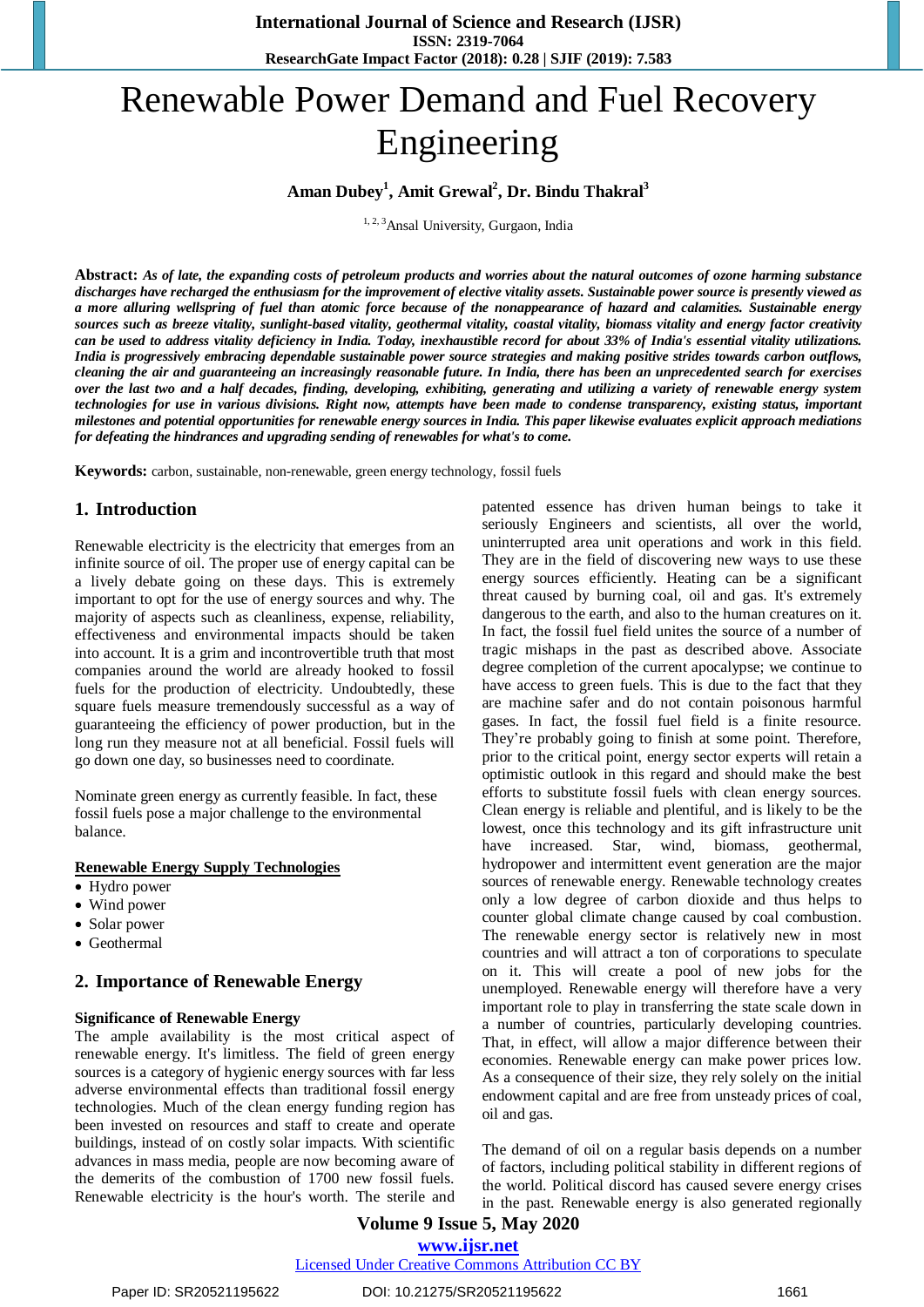## **International Journal of Science and Research (IJSR) ISSN: 2319-7064 ResearchGate Impact Factor (2018): 0.28 | SJIF (2019): 7.583**

and is therefore not vulnerable to distant political disruptions. A variety of safety issues concerning fossil fuels, such as fires on oil fields and the collapsing of coal mines, do not occur for renewable energies. Coal, gas and oil supplies square amount limited and concealed. Associate degree unknown and insufficient quantity of each capital is buried deep underneath the earth or under the ocean. Once all of these reserve square measures have been harvested, seeking new sources will become very difficult and expensive, and exploiting them will become more challenging and usually dangerous. Trivial reserves, like oil sands, need to burn large amounts of natural gas in order to convert them into exploitable oil. Digging under the ocean floor can lead to deadly collisions, such as the extraordinary British coal oil leak in 2010. In the opposite, green energy is as easy to detect as wind or sunshine. Renewable technology is much cleaner than fossil fuels. Coal mining and fossil oil production produces nephrotoxic hazardous waste, such as arsenic, lead and other heavy metals. The combustion of coal to produce electricity requires large volumes of water that usually discharges arsenic and lead compounds into surface waters and releases carbon dioxide, sulfur dioxide, metal oxides and mercury into the air. Gasoline and various forms of fossil oil goods cause similar emissions such contaminants cause metastases and death in humans, create acid rain that devastates houses and kills vulnerable environments, and disperse gas by heating. [4]

#### **Applications of Renewable Energy**

Features of clean energy square measure typically defined as "on-grid" and "off-grid." The grid is basically an related degree of convergence of the generation, transmission and delivery network that supplies electricity to many shoppers. On-grid and off-grid squares compare the nature of the means of delivery of power. On-grid manages power stations that weigh precisely directly connected to grids such as wind turbines and star panels. [5] For addition, off-grid systems support only one load, such as a small house or a village home. Off-grid installations can take many types, ranging from electrical phenomenon (PV) modules for a specific village home to integrated windmills for powering a village water pump or a billboard battery charger. Such offgrid square dimensions of technologies most widely found in urban or rural environments. Mass-generated electricity generation is a big on-grid application [5]. The Turbine is the most powerful use of wind energy. The turbine must transform the energy in the wind into mechanical fuel, which will, in turn, be pumped into a generator to produce gigantic quantities of electricity. Such power could be used for battery charging or water pumps. Also wind technology can be found in wind-driven vehicles. It will save heaps of fuel and will offer excessive strength and efficiency. In the same way, star energy can be used to power electrical phenomenon panels that measure square degree glorious means of generating electricity at small scales, especially in rural and remote areas, anywhere transmission lines can not touch. Owing to their relatively low upkeep and high accountability, the square measure is suitable for use in isolated and distant areas. Offices must use glass PV modules to provide secure power. Alternative energy is also commonly used in space heaters, star calculators and star lamps. They work on the theory of collecting energy from the sun all day and use it at night. Geothermal energy is most growing among farmers. They use this energy to heat their greenhouses, altering them to produce a variety of fruits and vegetables during the year. For certain countries, the heat generated by this energy is additionally used to heat pedestrian walkways and cycling lanes so as to stop them from rising temperatures for harsh winters Biomass feedstock will be burned in incinerators for the production of heat that will be used to supply steam for the generation of electricity. Biomass can even be born-again to biofuels like transport alcohol. A wide application of hydropower is made in a mechanical device. Specially designed compressors should be used for the modification of rotary motor blades and governor valves. They 're just going to be included. [6] [7]

## **3. The Future of Energy**

#### **Energy Futures**

Appropriate utilization energy is the necessity for energy consumption terribly important in occupation. Specialists around the globe test sentiment on using clean energy technologies to produce electricity. Gone square measure the days after low fuel costs and power companies resort to fossil fuels to meet the demand for energy. The essence of the properties of solar, hydropower, geothermal, star and biomass strongly encourages businesses to make use of electricity. In addition, individuals will set up tiny star panels over their homes to deal with their own demands for load. What are 1800 Energy square supplies are not dangerous to the environment because they do not need any kind of digging and fracking and virtually no emissions exists. Preservation of electricity and the use of alternative energies is the ultimate goal of electricity. Several cars are operating on petrol (which may be a fossil fuel). Gas will be used at any stage and the car industry will employ a different form of electricity, such as hybrid systems, to continue the business. Energy can be conserved in a number of ways. Many times, we seem to take no note of the lights being turned on. Once not in space, the lights don't want to be switched on. In reality, this assumption will save legion money on electricity bills. Incandescent lamps may be replaced by Compact Fluorescent Lamps (CFLs). They consume appallingly less power and offer much more lightweight mistreatment a similar amount of current. This not only saves cash, but jointly conserves AN energy supplies for others. Air learning and heating square test accountable for a large proportion of energy bills in various countries. Try changing the air conditioner and heater thermostat by a few degrees, while still maintaining soothe. For example, if the heater is normally set at 71 degrees Gabriel Daniel Fahrenheit in peak winter set it at 69 and if the air conditioner is set at 73 in peak summer, set it at 75. Clearly some degrees would produce a significant indentation in the amount of energy used, while the power bill will be decreased jointly.

## **The Council**

There is no uncertainty in speech communication that individual square measurements are becoming increasingly painfully aware of the value of the victimization of green energy sources, but also a lot of research needs to get bored of this sector. For instance, in certain countries, awareness-

# **Volume 9 Issue 5, May 2020 www.ijsr.net**

## Licensed Under Creative Commons Attribution CC BY